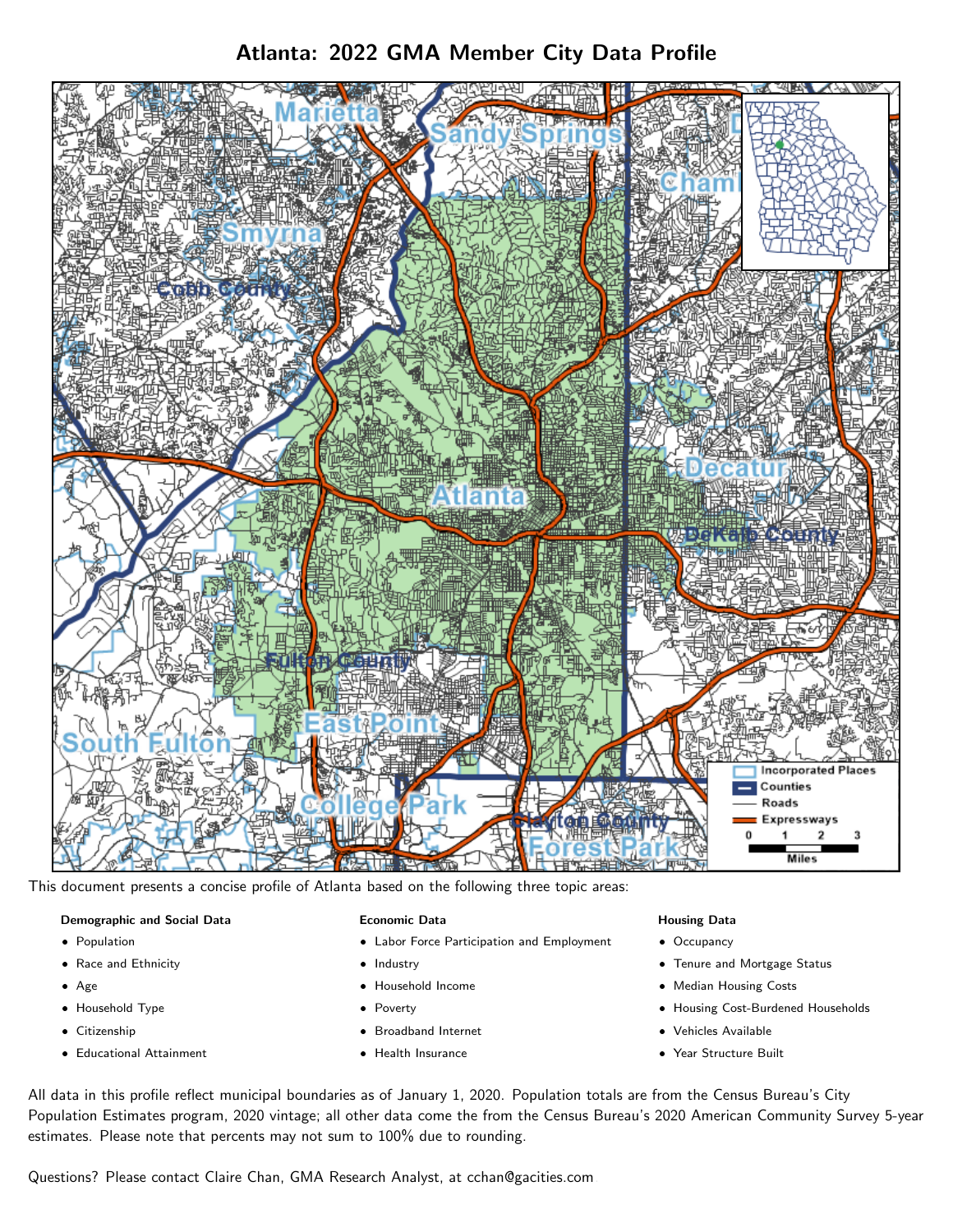# Atlanta: Demographic and Social







**Citizenship** 



Source: American Community Survey, 2020 5-year estimates, table B05002 Source: American Community Survey, 2020 5-year estimates, table B15002



## Household Type



Source: American Community Survey, 2020 5-year estimates, table B01001 Source: American Community Survey, 2020 5-year estimates, table B11001

### Educational Attainment



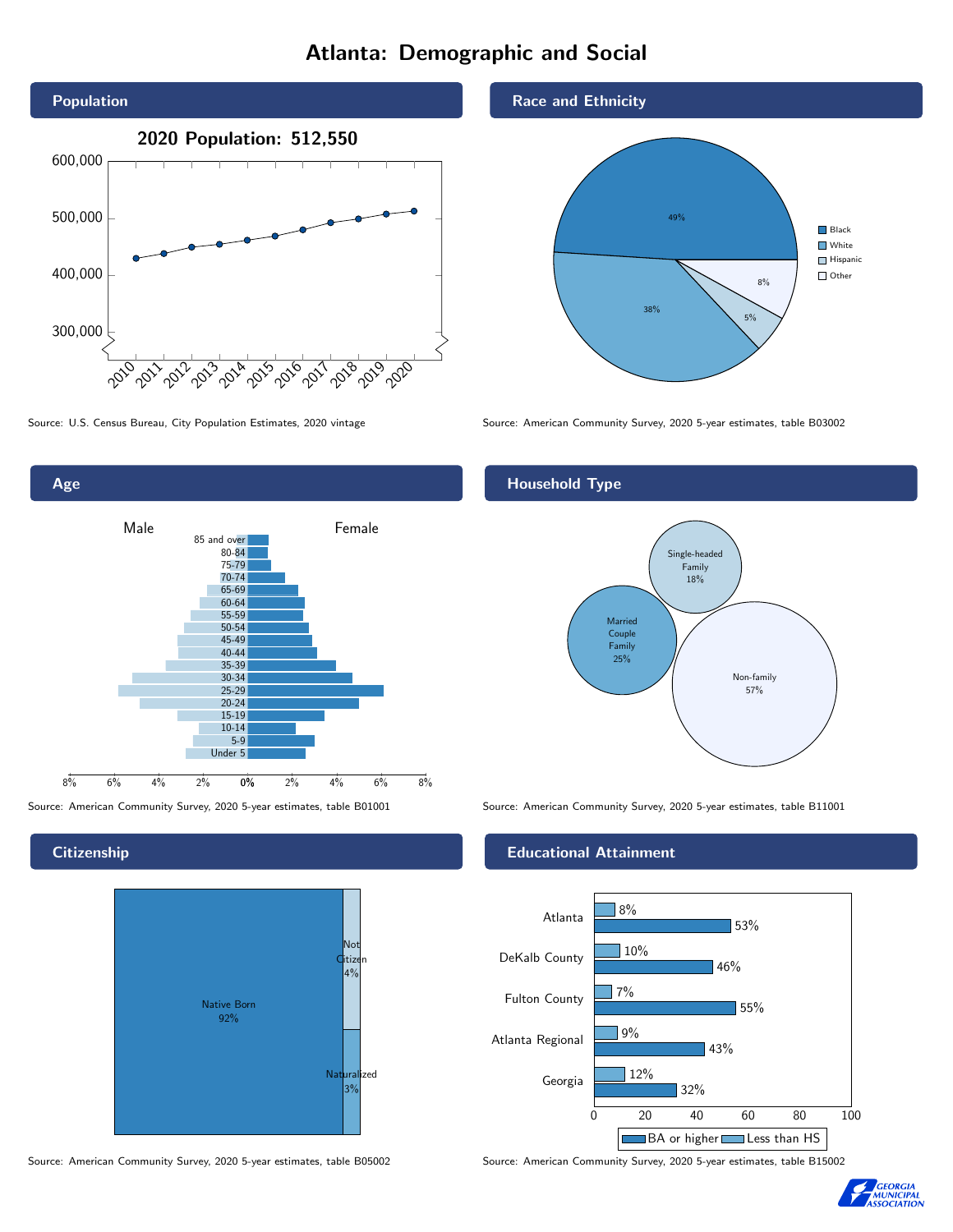# Atlanta: Economic



Source: American Community Survey, 2020 5-year estimates, table B23001

34%

Note: Unemployment rate is based upon the civilian labor force.

# Industry

| Agriculture, forestry, fishing and hunting, and mining      | $0\%$ |
|-------------------------------------------------------------|-------|
| Construction                                                | 3%    |
| Manufacturing                                               | 5%    |
| <b>Wholesale Trade</b>                                      | 2%    |
| Retail Trade                                                | 9%    |
| Transportation and warehousing, and utilities               | 6%    |
| Information                                                 | $4\%$ |
| Finance and insurance, real estate, rental, leasing         | 9%    |
| Professional, scientific, mgt, administrative, waste mgt    | 22%   |
| Educational services, and health care and social assistance | 20%   |
| Arts, entertainment, recreation, accommodation, food        | 11%   |
| service                                                     |       |
| Other services, except public administration                | $4\%$ |
| Public administration                                       | 5%    |

Source: American Community Survey, 2020 5-year estimates, table C24030



Source: American Community Survey, 2020 5-year estimates, tables B19013 and B19025 Source: American Community Survey, 2020 5-year estimates, table B17010

Broadband Internet No 14% Yes 86%

Source: American Community Survey, 2020 5-year estimates, table B28002 Source: American Community Survey, 2020 5-year estimates, table B18135

### Health Insurance